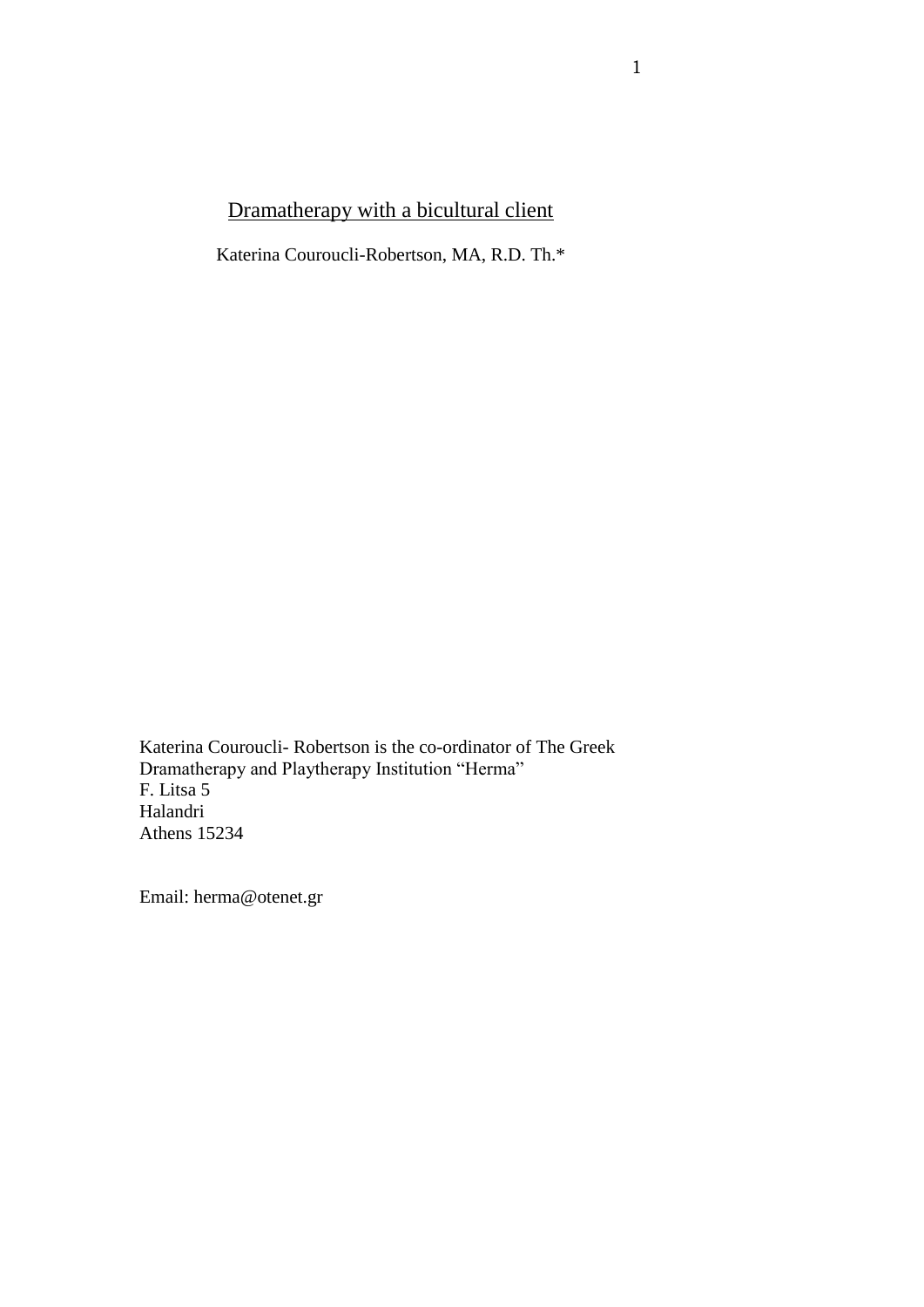## **Dramatherapy with a bicultural client**

### Introduction

 $Lily<sup>1</sup>$  was a client I felt at ease with from the very beginning. We spoke the same language, we spoke Grenglish. Grenglish is a language I use only with my very close family. Even with my children I have tried to avoid it so that it could become clear to them in which situations it was appropriate to speak in Greek and in which English.

As a person with a similar background to that of Lily's I found many similarities with my own life and felt I could understand her predicaments. We both had very domineering self-made Greek fathers and English speaking mothers who never learnt Greek very well and found it difficult to understand the Greek culture.

During therapy we spoke English, as Lily felt more familiar with this language, but she often used Greek words when she found them more suitable in conveying a certain nuance.

Lilly's struggle had to do with the process of her individuation and her need to take a distance from her family, where she had played a caring role for several years. In Lily's family there had been a death, the eldest son, leaving Lily the oldest, with four younger brothers.

Lily is now 36 years old and would like a family of her own but she is aware that time is running out. According to her Greek father, she should have married years ago and made him a happy grandfather. According to her English mother, she should have become a professional and avoided having children.

 $\overline{a}$ 

<sup>&</sup>lt;sup>1</sup> Lily is not her real name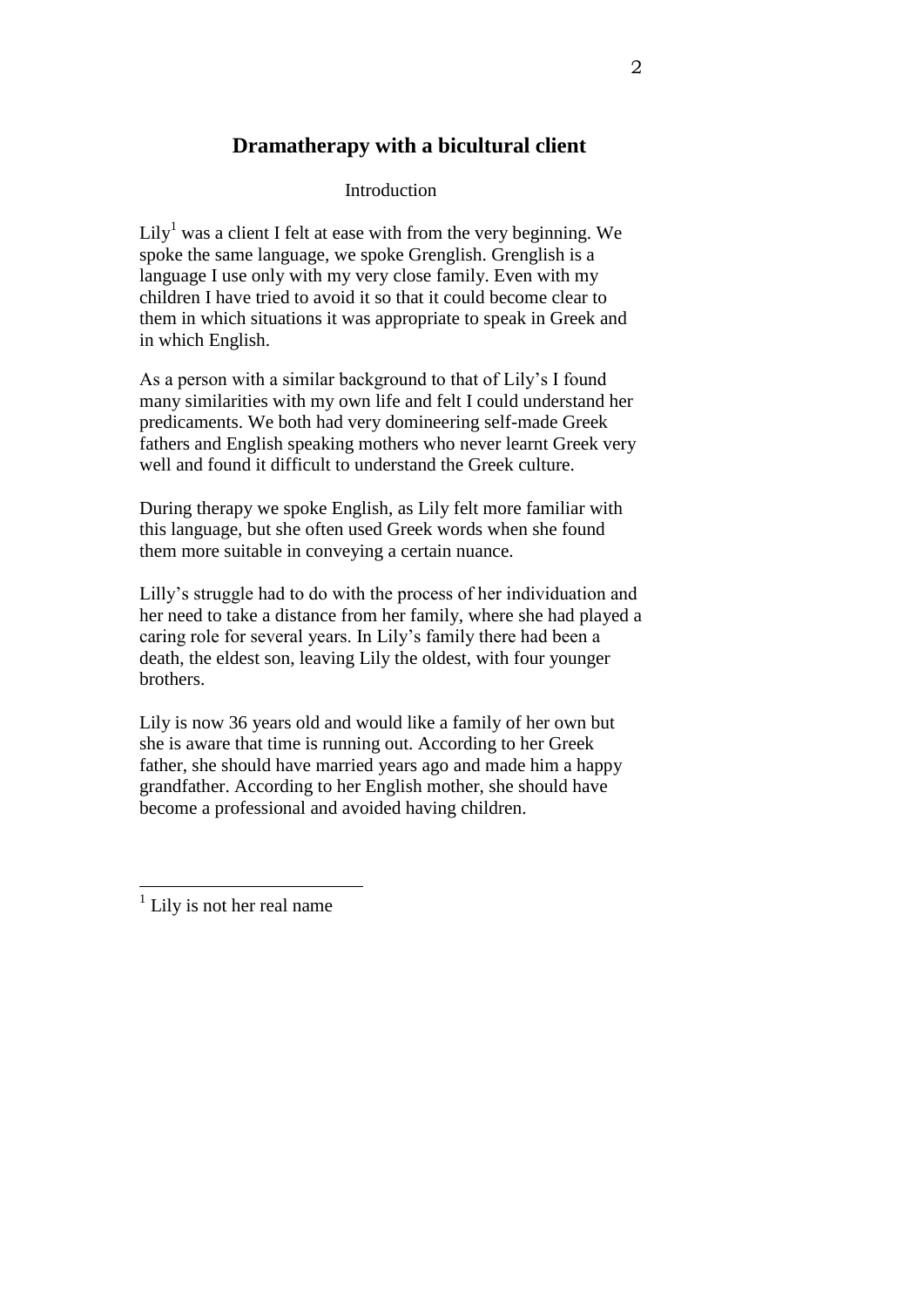Perhaps many of these issues are connected to the different personalities and life experiences of Lily's parents and not the different cultures alone, in the same way that Lily's life is unique in itself and has had varied influences. However, in this paper, using Lily's story, I would like to look at some of the differences between cultures and the effect these may have on our bicultural clients.

Bicultural people can be recognised wherever they live. There is always something that reveals them making it clear that they are different from the majority population, though, some times it is more obvious and others less so. With bicultural children these differences are visible especially when they go to school. They might be embarrassed that their mother speaks to them in a foreign language in front of their friends. It could be that they bring with them to school different food than their classmates or that they dress in a different style. In Greece, as in most countries, there is a strong feeling of patriotism, which is difficult for the bicultural child to feel to the same extent. Bicultural people have no strong feelings about belonging to one particular culture because they don't. The result of this can be that they have a problem with their identity and feel different from the rest of the inhabitants in either of the countries their parents come from.

Of course there are advantages as well, such as the intimate knowledge of two different cultures with the result that a bicultural person has a broad-minded attitude towards people generally. A bicultural person learns to be able to accept the grey divisions between black and white absolutes and thus he/she is more flexible.

In every nuclear family unit we have influences from the beliefs and customs of two families represented through the father and the mother. As the family grows, slowly it begins to form its own separate identity, which will be the one that these children will take into their own families. When the two parents come from different cultures their attitudes may be incompatible. How do the children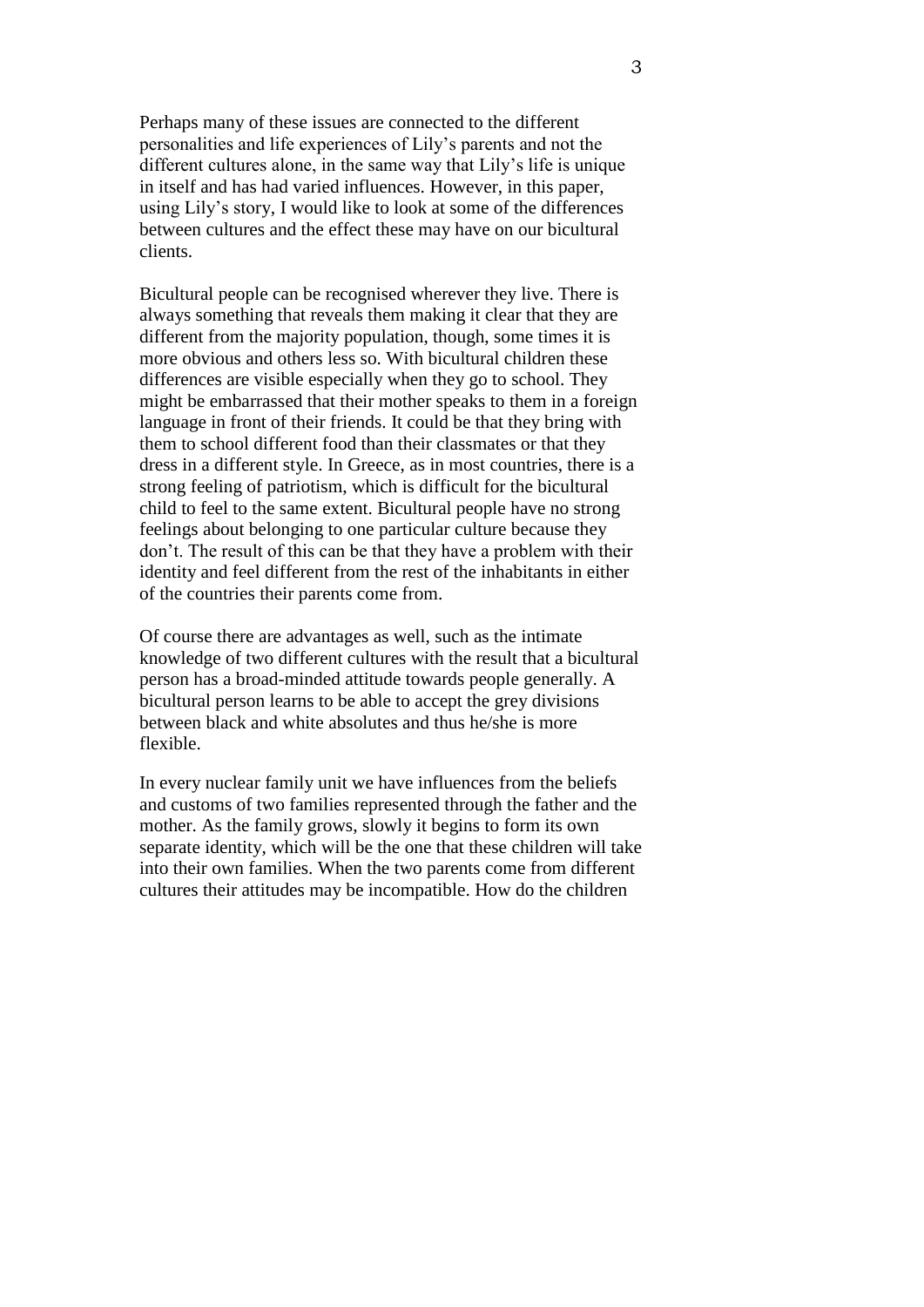cope? Which parent do they identify with? A big influence can be the school the children go to and their close friends.

One of the problems a bicultural family faces is deciding which school to send their children to. When the family is living in Greece the arguments in favour of the Greek speaking schools are that the children will learn the language and culture of the country they are living in and will therefore fit in better with the society. However, it is often considered that English speaking schools are better academically and will enable their children to enter a good university abroad.

Coming back to Lily's story, she was sent to *seven* different schools. She started with a private English speaking kindergarten, then she went to the local state school for primary education. As she didn't seem to learn much in her first year she was next sent to a Greek private school near their home together with one of her brothers. However Lily's parents were not happy with the way the school treated her brother and took them both away. Lily was then sent to another private Greek school but at this one Lily had discipline problems so the following year she was sent to a very strict high school for girls run by Greek speaking nuns. This school turned out to be too strict. At the end of year Lily was changed again and sent to a liberal private Greek school in the centre of Athens. Finally, so that it would be easier for her to study abroad Lily was sent to an American school where she completed her last two years of secondary education.

#### The Drawing of ten figures.

In order to give you a picture of Lily's life I will focus on certain therapy sessions during which we worked on a drawing she made. Lily's drawing was done on a large sheet of paper where she made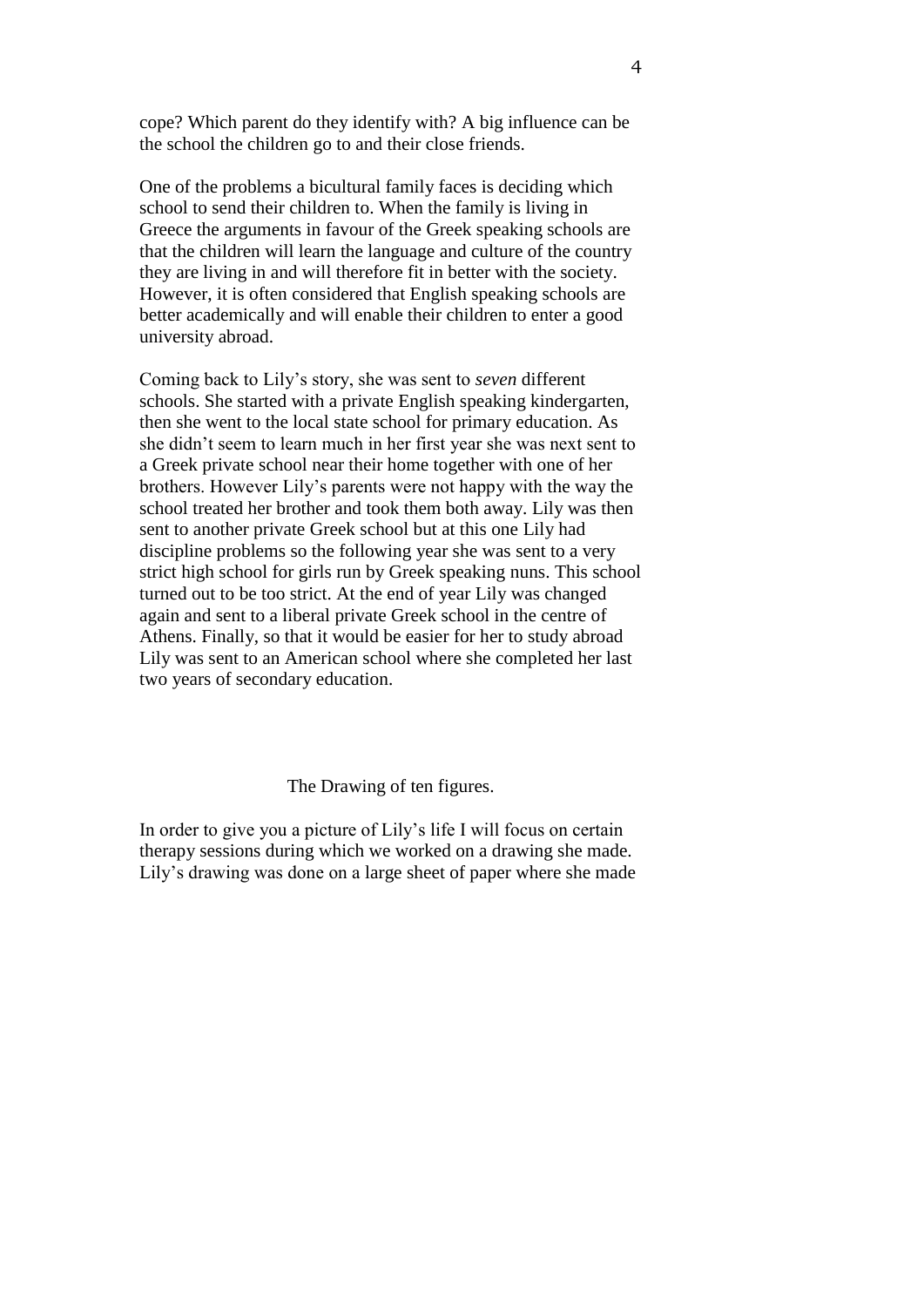a diagonal line on which she drew images of herself at ten different stages in her life.

According to Hammer, (1958), the drawing of person is used to convey a person's conscious view of themselves and other people. Lily's images began from when she was an infant of three months until the time she was making the drawing. Each image depicted Lily at roughly three or four year intervals and the last one was the figure of Lily sitting down taking a good look at her life. Lily made the sizes in correct correspondence to the age they represented and her images were very clear, thus symbolising specific stages in her life. Lily was portraying her self-image and self-esteem through her drawing. As Karen Machover (1949), who produced the 'Draw-A-Person' test, suggests, through the test a child is presumed to convey his/her self-image into his/her drawing of a human figure. Machover (1949) also claimed that the size of the figure reflects the child's self-esteem. Hammer (1958) and Koppitz (1968) agreed with Machover and added that tiny figures reflect the subject's insecurity and timidity. Thus, Lily's drawings grew larger according to the age she was depicting.

At the time I had asked Lily to make these figures she was having another bout of anorexia and severe nail biting. I felt that this would be a way of finding out how she felt about her body at different stages of her development. Keleman 1975 wrote:

> the body we have is the body we live. Our feelings and responsiveness shape our lives. We form our bodily selves as we shape our reality. Our bodily living shapes our existence. (p.13)

What Lily and I found out from her drawings was the story of her life. Each drawing we looked at separately and worked with in different ways. My aim in therapy was to help Lily distance herself from the symbols that made her feel defenseless.

Lily's story.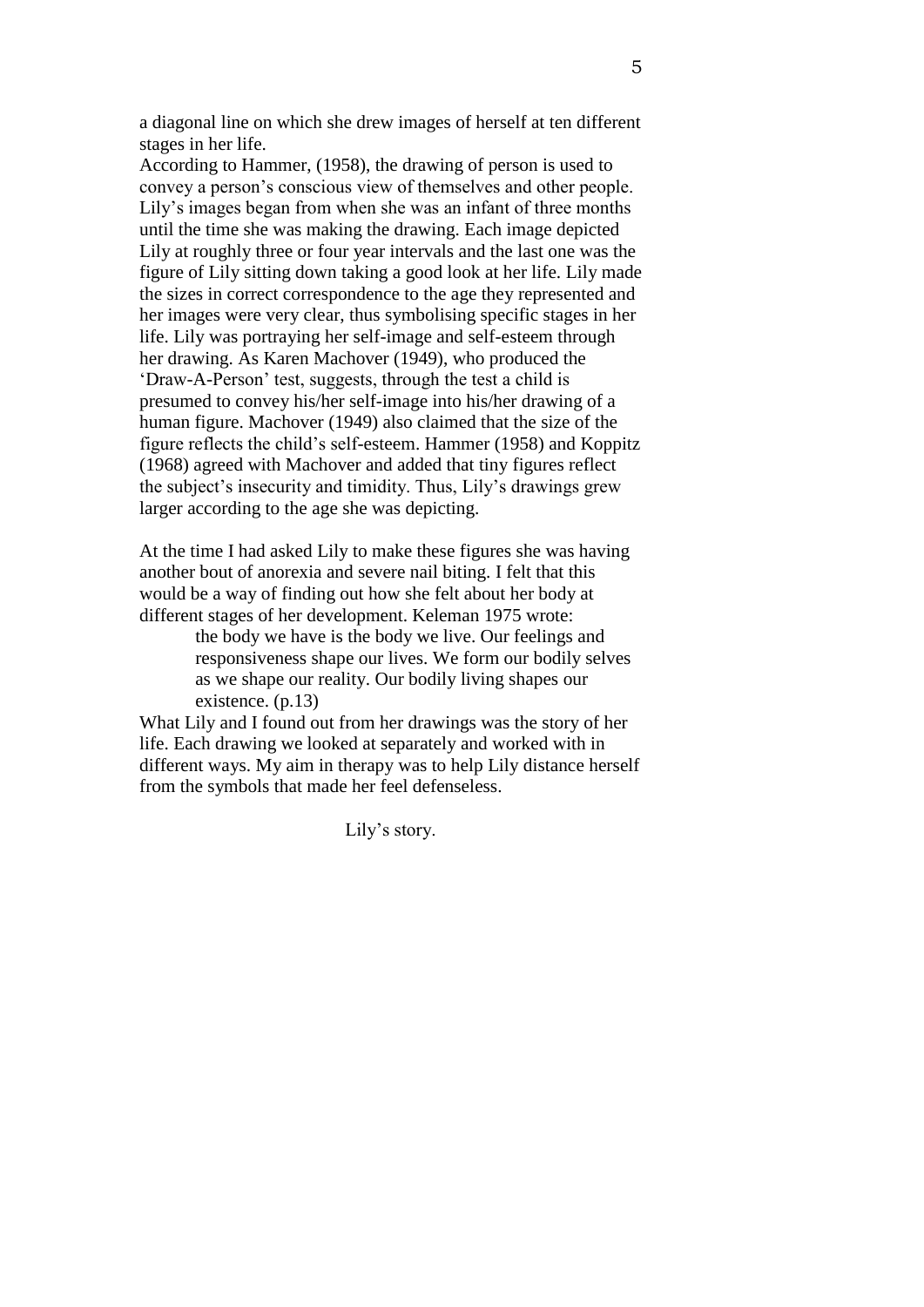Lily used a purple felt-tip pen for the first six drawings, a green one for the next three and a red one for the last one. The three colours apparently indicated different periods in her life.

The first drawing was that of a baby in the embryonic position. Lily called that figure "INDI". She could not say why she chose that name, but suggested it had to do with something deep inside her.

After a relaxing exercise I asked Lily to try and take the position she had drawn, with her eyes closed. Lily did this and remained still for some time, then she relaxed and sat up. Having let go of the image Lily started to talk about the feelings this position had brought back to her. Lily said that it was like the foetal position and she remembered that as a child she always took that position when going to bed. She liked to cuddle up and get warm and only before falling asleep she would slowly stretch. Thinking further Lily added that it was paradoxical how independent she had felt as a foetus. She felt omnipotent in that position. She then reflected, however, that once the foetus was born it would need protection and care. This state made her feel very uncomfortable. Lily then went on to say that as a very young baby she was content and well cared for but when she was two months old her mother developed mastitis and went to England to be treated, leaving Lily behind with her own mother.

Lily felt her grandmother as being her real mother, as she was the one who looked after her until she was 14 years. Then suddenly her grandmother had died. Her mother was always busy looking after her most recent baby. In fact shortly after Lily was born, she went to live with her grandmother and her older brother in one apartment, while her mother and father, along with the new born baby, lived in the apartment next door. When the baby brother became a toddler, he came to live next door with them as her mother had to look after the next baby. This kept on happening every time a new baby was born until Lily was twelve years old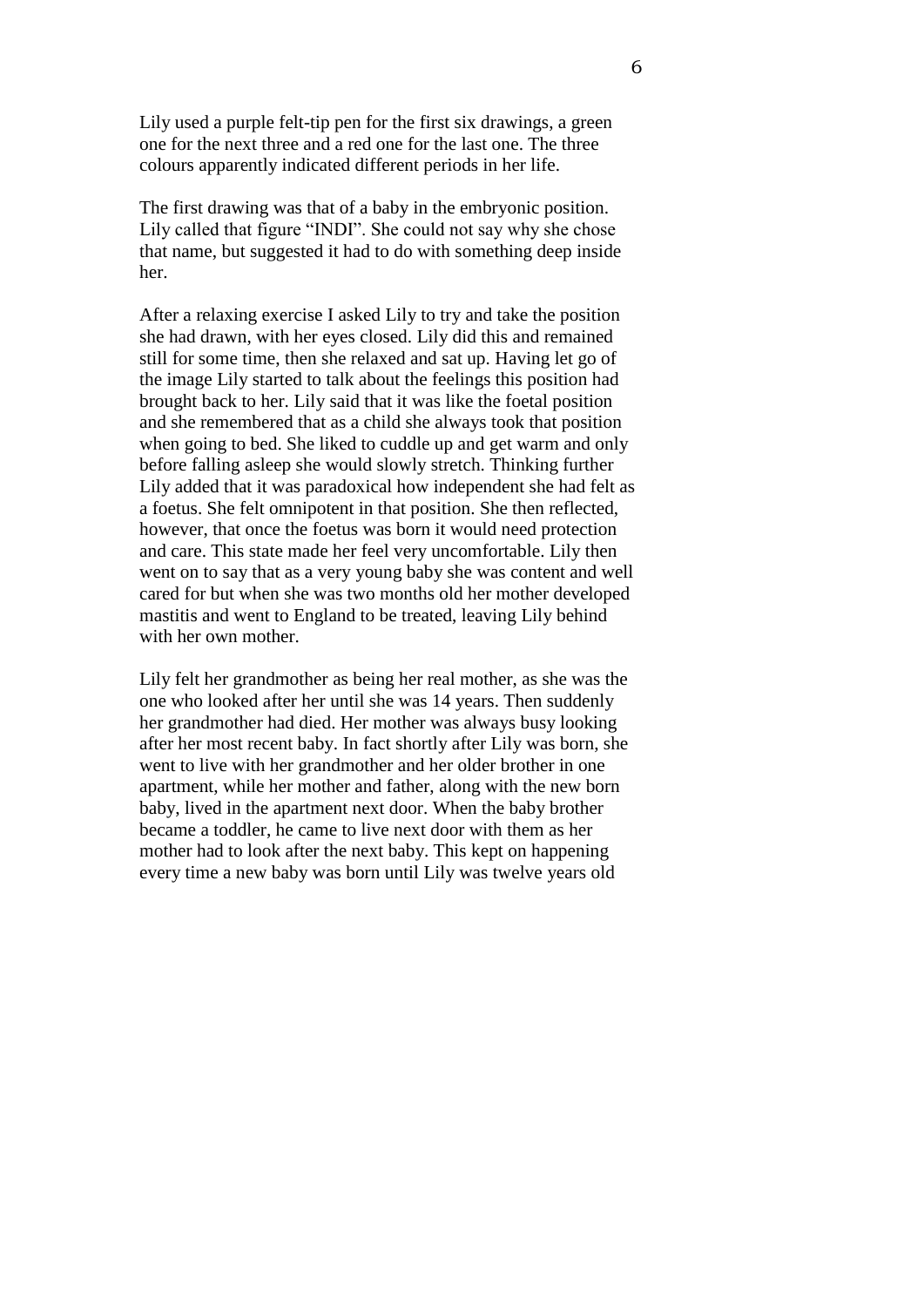and had five brothers. At that stage the whole family moved to a big house in the country, where they lived together.

Having the grandmother look after the children is still a common Greek custom. According to Pettifer (1993), in Greek families the grand parents have important roles especially the grandmothers, who have a series of responsibilities in child care and bringing up the next generation. In this case, it was the widowed English grandmother who came to Greece to help her daughter and to live with her. Her task was to look after the toddlers, while her daughter looked after the new baby and organised her husband's social life. Lily's mother, though English, had taken on the role of a traditional Greek wife, in spite of the fact that before her marriage she had been working as a professional.

The second drawing was that of a matchstick girl with long hair who was three years old. Lily named this one "LOOP". The name represented the loop of hair her grandmother always made her have.

For this drawing Lily selected a few toys and made a space where she could imagine the little girl playing. She stepped into this space and became the three-year-old "Loop". After playing with a doll for some time, she stopped and stood rigid, she said felt exposed. In this position she explained people could do things to her. She then remembered being tied to the toilet at night in order to defecate. She felt bared, as her brothers might be looking at her, with the result that she wouldn't go. She remembered falling asleep on the bathroom floor. Lily felt abandoned by her mother who had no idea of what was happening. Her grandmother had certain rules she believed the children should follow.

Her own story may explain her need for tying the children to one place. She had lived through a family tragedy. When her youngest son was four years old, their house caught fire while they were both inside together. She told her son to stay where he was, while she went through the blaze to get help. She then had run round to the back of the house in order to break down the window where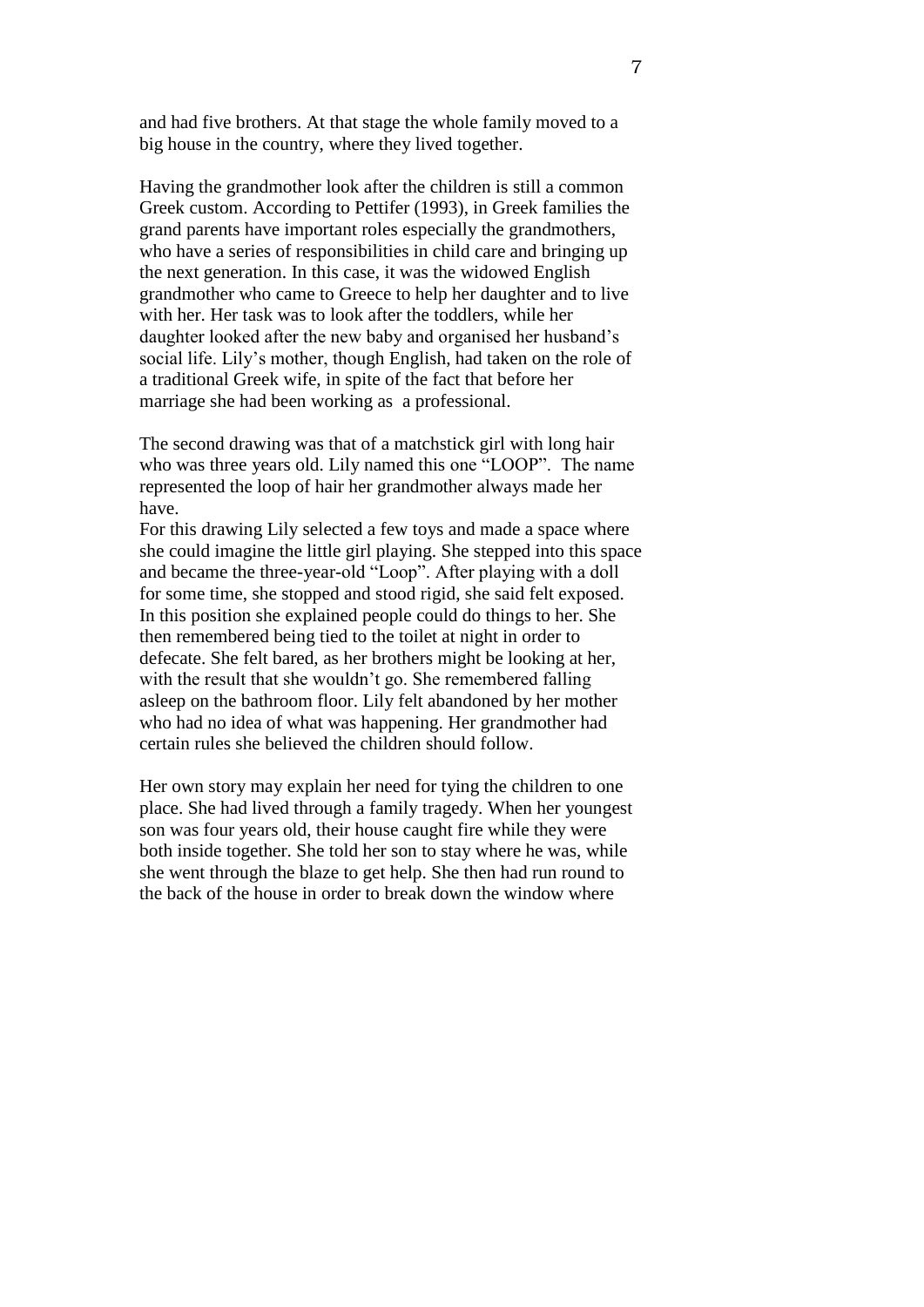she had left her little boy but it was too late. The child had followed her into the flames. For this the reason, it may be assumed, she often tied the children to certain places in the house. It also may be the reason why she accepted to be mother to all her grandchildren, whom she loved dearly, in spite of her cruel rules.

At three years old, Lily said, she was still a happy child, as far as she could judge by the photographs she had of herself from that time. About a year later, Lily went to her first kindergarten, which was English.

In the third figure Lily was six to seven years old. She said that she used to wear torn off jeans, was skinny and had long blond hair. She also said that she played football a lot but added that her face in the photographs was no longer smiling. Lily dramatised this figure by playing football and talking loudly about the feelings she had then.

She remembered the time when she and her brothers were still living in the apartment with her grandmother. Lily had a flashback. She saw herself and her brothers fighting about who would climb up on the chair to look through the peephole in their front door at their father coming home to the other apartment for lunch. This picture would indicate that the children had to be kept away from their busy father when he returned home from work. It is not clear if the mother also remained distant.

At this age Lily was sent to the state school to attend first grade. She spoke Greek with an accent and was not fluent.

The fourth drawing was a scarecrow figure with hands sticking out at the sides. Lily's hair didn't show at all because it was tied back tightly and she is wearing a uniform. Only in this drawing and one other does the figure have eyes. Perhaps at this stage in her life, Lily 'witnessed' certain things that were taking place around her. In order for Lily to get the feel of this figure I asked her first to tie her hair back and make it into a bun. This took a bit of time while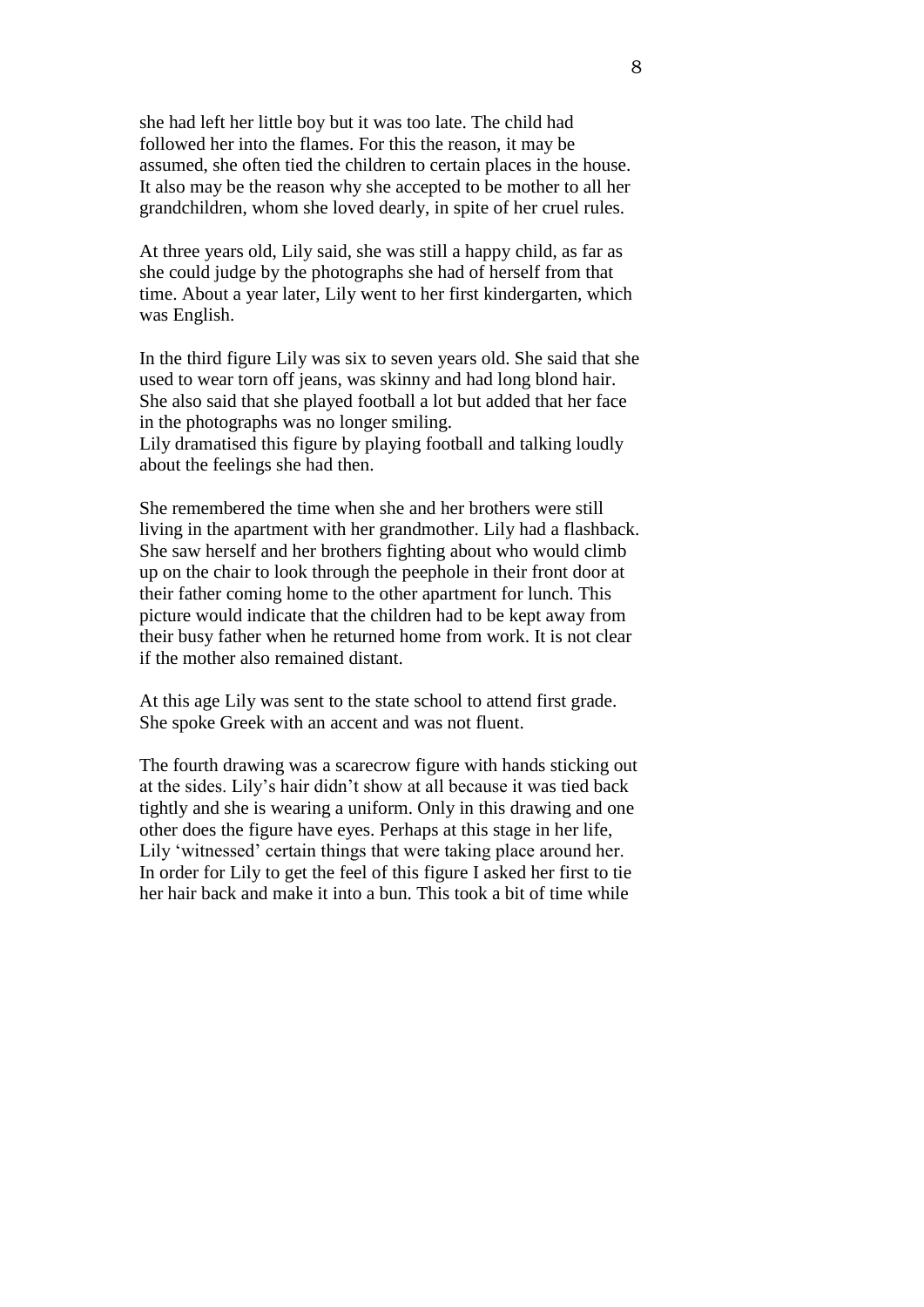she gathered her long hair up. Next I asked her to extend her hands out from her sides with her fingers outstretched and finally to place her feet in a Charlie Chaplin position. When she was ready, I asked her to walk up and down the room in order to remember how she felt in her body at that time. Many memories came flooding back.

At the age of eleven Lily went to High School. By this time she had become more fluent in Greek, but she still preferred speaking English. Her new school was a very strict religious school for girls, where the pupils had to wear long uniforms made of black material with white collars and their hair tied back in a bun. Lily remembered a nun tearing her earrings off her ears, because it was against the rules. When Lily's mother paid a visit to the school it was apparent that the Reverent Mother, did not approve of her Bermuda shorts, with the result that Lily's' mother also felt very uncomfortable. When she complained about the school to her husband, he said that the child should stay until the end of the year, "it's not good for her to change schools all the time." However, after her visit, Lily's mother allowed Lily to stay home frequently, using the slightest illness as an excuse. It was her father's sister who had recommended the school, she was the sister who played a very active part in the life of the family. It was her belief that Lily needed a strict school because she behaved 'like a wild child'. Lily's mother was not asked to give her opinion about schools, as she wasn't Greek and didn't know. This would indicate that Lily's mother was not very self-confident and was intimidated by her Greek relations.

Lily was fed up with talks about how good the Greek family system was. She believed that in their case the only thing her aunts did was interfere. Her father had three sisters and two brothers. He had lost one brother during the civil war at the age of twenty-three, the same age as his son was when he died. The aunts had no children of their own, so they visited Lily's family on a regular basis with their husbands. One of these uncles was fond of touching Lily's breasts when she was beginning to mature. Lily was filled with hate and helplessness. She felt that she had no one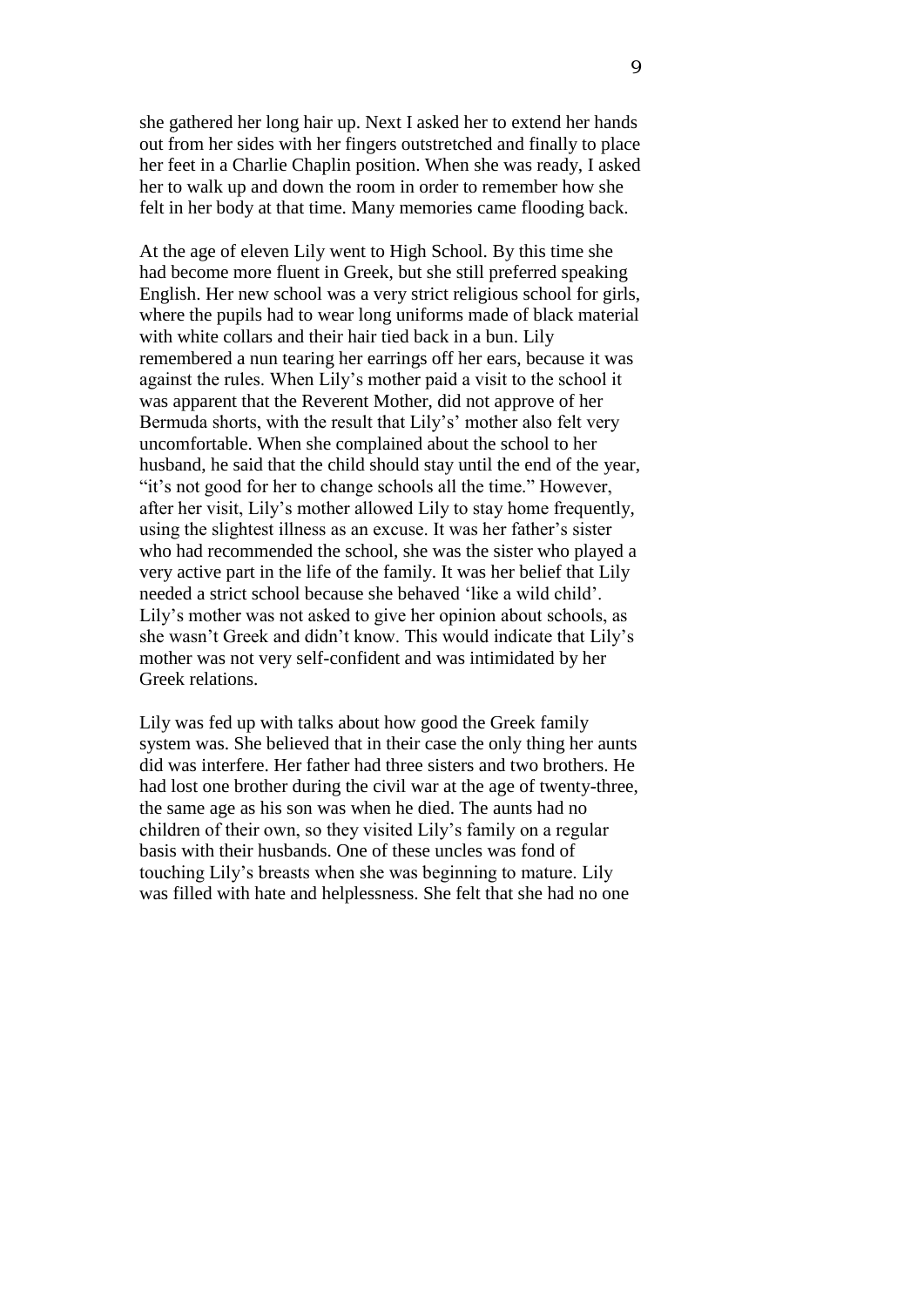she could share these incidences with, even though she knew it was wrong. What she did eventually, was to make sure that she avoided him.

Between this drawing and the next one, at the age of 14, Lily lost her grandmother, whom she loved very dearly. This death, coinciding with the onset of adolescence, may have been the cause of the abuse she started to inflict upon her body through drugs and alcohol. It was as though she was going through a period of anger, which she directed on to herself.

In the fifth drawing Lily looked more like an adolescent with long hair. She was fifteen years old. Lily called herself in this drawing the 'Junky' because she smoked a lot of cannabis. She tried out other drugs as well, like cocaine, ecstasy and heroine. Also, she consumed a lot of alcohol.

I asked Lily to put herself in the body of this figure and to close her eyes. I asked her to remember what she was wearing and to try remembering a conversation she may have had at that age. Lily remembered wearing a school uniform with a tie. She also remembered a boy she was in love with. She used to sneak out of her home and use a phone booth so that she could telephone him. She would telephone his house many times a day but she didn't have the courage to speak to him. The conversation she remembered was one in which she couldn't speak. Lily felt at that time that she had no one to share her thoughts with.

Again Lily had changed schools, this time to a progressive private school in the middle of Athens. To get there, she had to take the train, which she did with two other friends, who were also bicultural and attending the same school. Lily was warned by her father not to speak to her friends in English, as she was forgetting her Greek, and told her that he didn't approve of these friends, anyway. Her father at this time was putting a lot of pressure on her to do better at school and stopped her from going to her ballet classes, so that she would improve her marks. Lily was very upset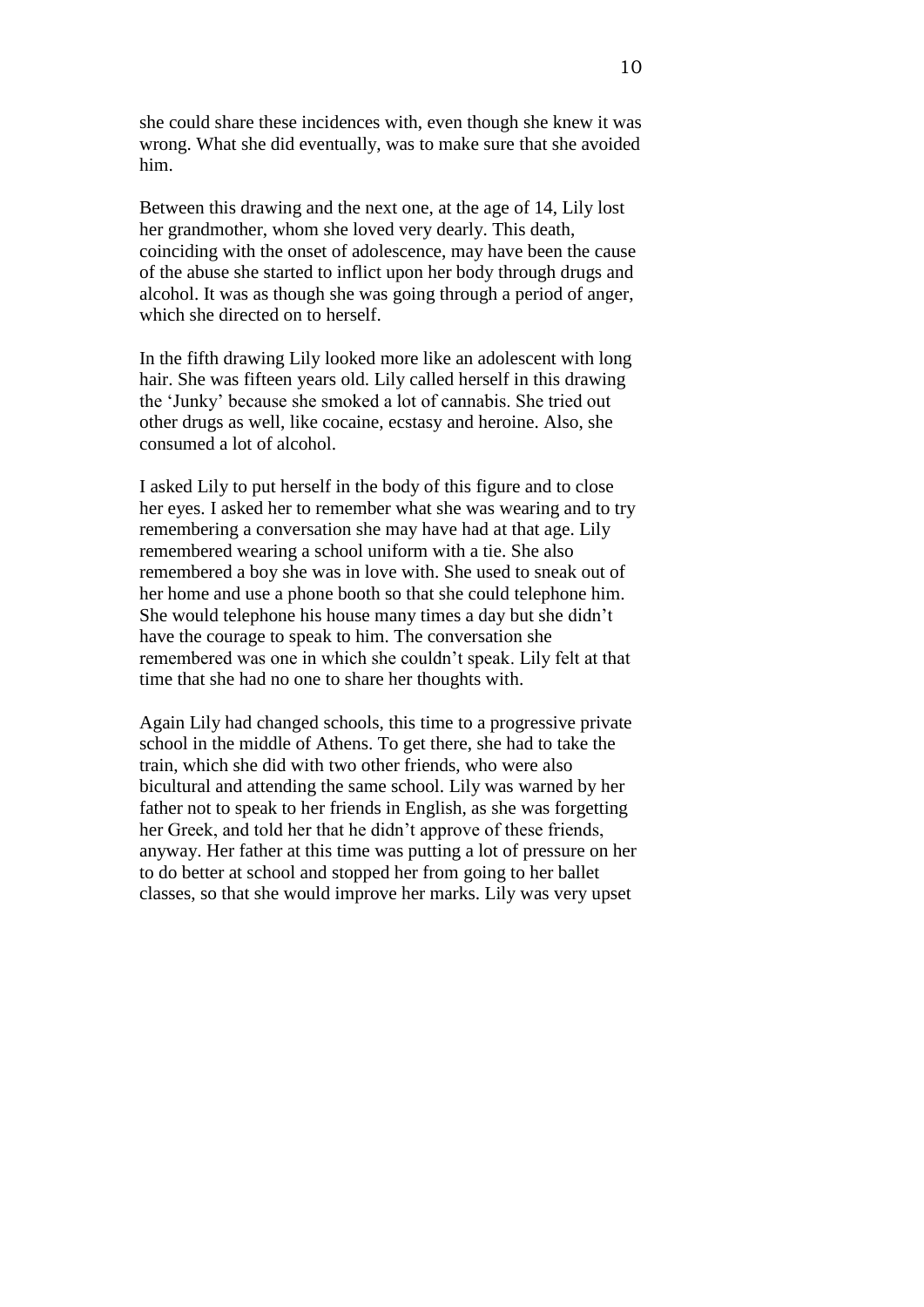about this because she loved her ballet. As a result, she put on some weight during that period.

An ordeal Lily went through every year, for as long as she could remember, was her birthday treat. For her birthday her auntie would take her to the centre of Athens to buy clothes of 'good taste' because again Lily's mother 'could not be trusted to know the good shops'. This exercise involved Lily trying on several articles of clothing that she knew she would never wear, until her aunt picked out something she liked. What she remembers particularly was the ease with which her aunt would go in and out of the dressing room, exposing her to other customers in the shop.

In the sixth drawing Lily was about 17 to 18 years old and had her right foot in a cast. She had changed schools once more and was now in an American school with fuzzy hair. At this school she felt more at ease, as many of the pupils were bicultural and spoke at least two or three languages.

Lily easily took on the stance of this figure and remembered very clearly how she walked with one leg in plaster. She even remembered what her friends had drawn on her cast.

At that time she was in the process of preparing to go to a dance school in England, where she was going to have an audition. A week before she was due to leave, she broke her foot. In retrospect, she said she had been weary of the prospect of going to England with her mother. The plan had been for her mother to go with her, so she could help Lily settle in and stay with her for two months. Lily felt at that time that she really didn't know her mother that well and had not been sure if she could have coped with so much undivided attention. It occurred to her that breaking her foot may not have been accidental.

The next three drawings were made in green felt tip, as though Lily wanted to separate them from the previous ones. Certainly one big difference was that by this stage she had left home.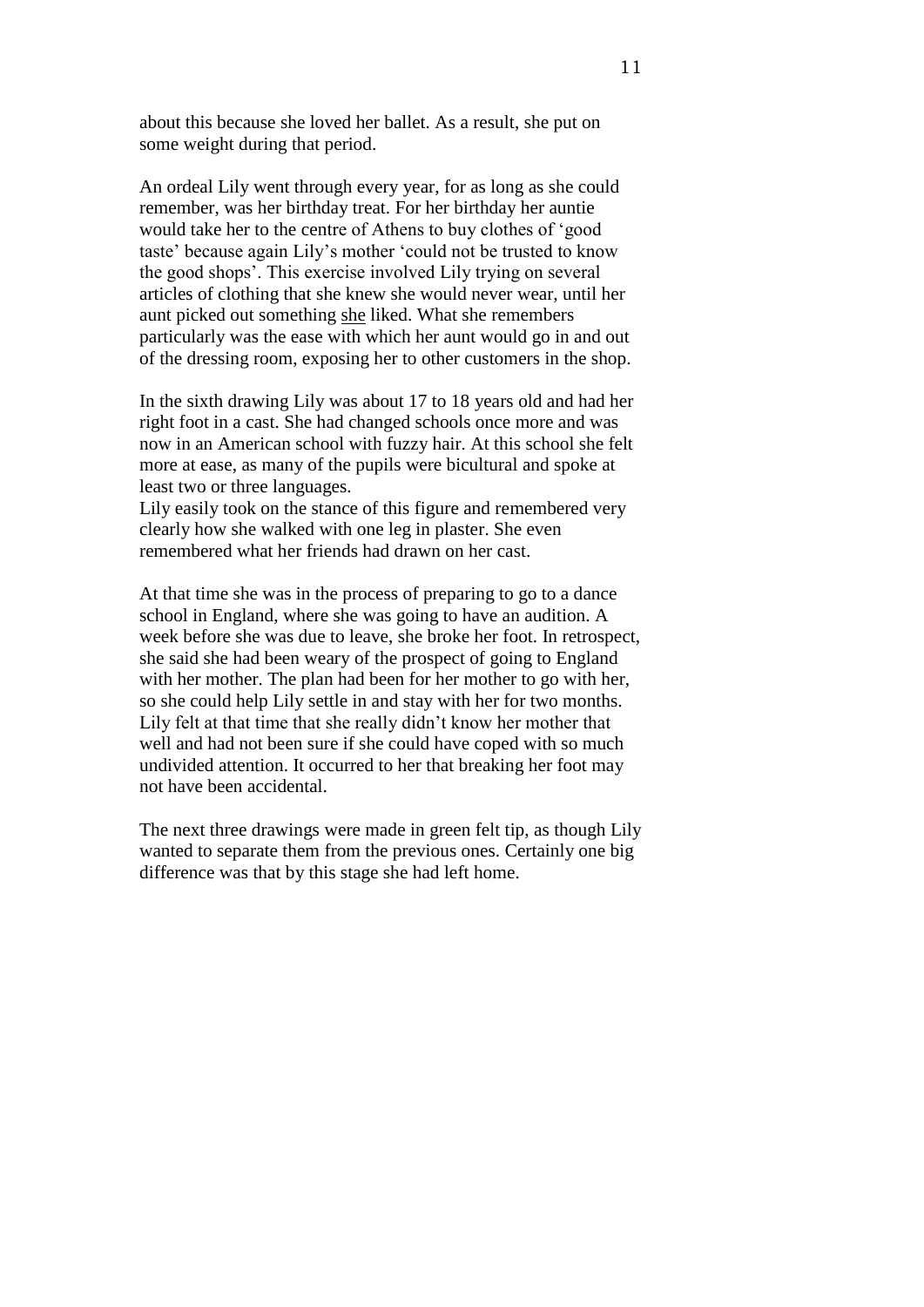In the seventh drawing Lily was in England, where she went finally to study human sciences. In this drawing she looked 'relaxed and messy', wearing a smiling face on her T-shirt. This was a time, according to Lily, during which she had to play a part because she could not be her real self. Was that why she wore that smiling face T-shirt? Was she not happy living in another country? Lily didn't know the reasons.

When Lily took on the role of this figure she did give the impression that all was well. She seemed self-confident and happy. Maybe Lily felt uneasy because in retrospect, she knew the events that would follow.

During the following year Lily was to live through very intense events, which have affected her until today. While she was in England, her older brother was in America, also studying. After two years of living in the U.S.A., Lily's brother contracted Aids and both her parents went to America to be with him. When they realised there was nothing to be done, they brought him back to Greece. Lily also flew back and stayed with him until the end. He had been her favourite brother. Nikos died two months later, the whole family was devastated with his loss.

Greek mourning rituals were followed in every detail. The women in the family wore black, whereas the father and brothers each wore a black band round their left arm. The shutters in the house were kept closed for forty days and the mirrors covered. No radio or television was turned on during that time. Visits from the family were a daily occurrence. It was then that Lily took on the role of caring for her siblings, as she felt they were neglected. Her parents could not believe what had happened to their elder and most promising son and were unable to comfort the younger ones who were aged from twelve to eighteen. Lily's father was angry with Lily for not telling him that her brother was bisexual 'had he known he would have helped his son get over it'. Even though Lily didn't believe this, she felt guilty.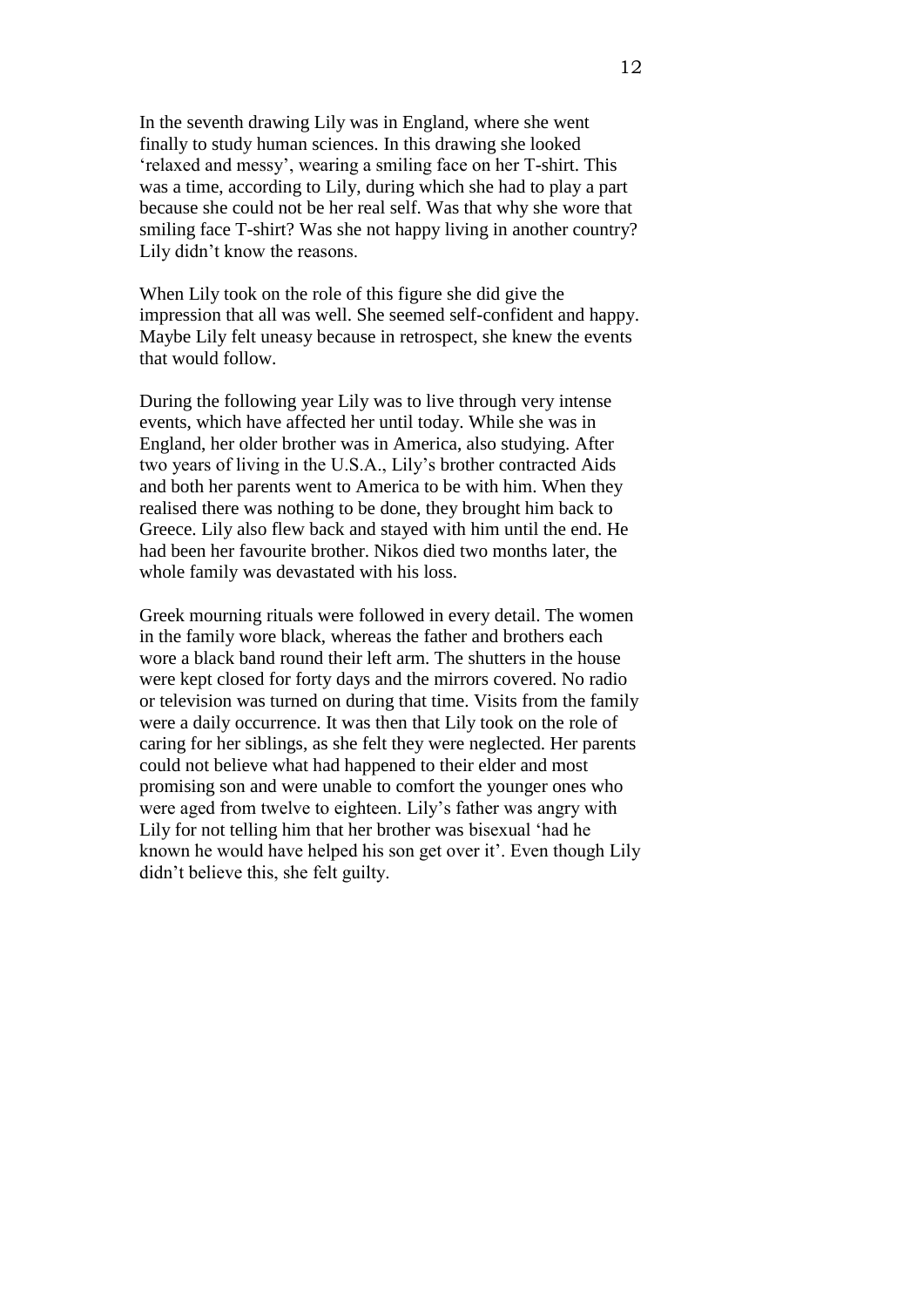Later, when Lily returned to her studies, she went through an anorexic phase and reached 46 kilos. With a height of 175cm she was very thin.

In the eighth image Lily's drawing drawn short hair with a fringe as well as eyes and a lopsided mouth. She was wearing a mini-shirt with leather boots and appeared not to have a right hand. She looked hard and determined.

When Lily took on this role she walked with heavy man like steps.

At this stage in her life Lily was in Israel. She was doing a degree in Middle Eastern studies and was living with her boyfriend. This was a relationship of almost seven years. However, things were not turning out well for them. Lily had an unwanted pregnancy that was followed by an abortion and the break-up of her relationship. Lily became, very depressed and continued to smoke a lot of cannabis, she also took different kinds of other drugs. Her weight was 52 kilos. Her abortion affected her deeply and reminded her of the loss of her brother. She felt she was alone with no one to turn to. She left Israel before completing her studies and returned to Greece.

Was the missing hand in the drawing a coincidence?

In the ninth picture Lily looked like a hippie, she had a page boy haircut and a fancy cowboy jacket. Her hands were behind her back and she was smoking. Lily came back to Greece and stayed with her parents to recover. After a couple of months she couldn't take the pressure of living at home any more and so she went to an island, where she worked as a bar woman. During this period she was into heavy drinking and drugs, while at the same time she held down a job and took on more responsibilities than those of a mere waitress. She ended up drinking two bottles of whisky a day for two years and only returned home, when her father put pressure on her by threatening to go and pick her up himself.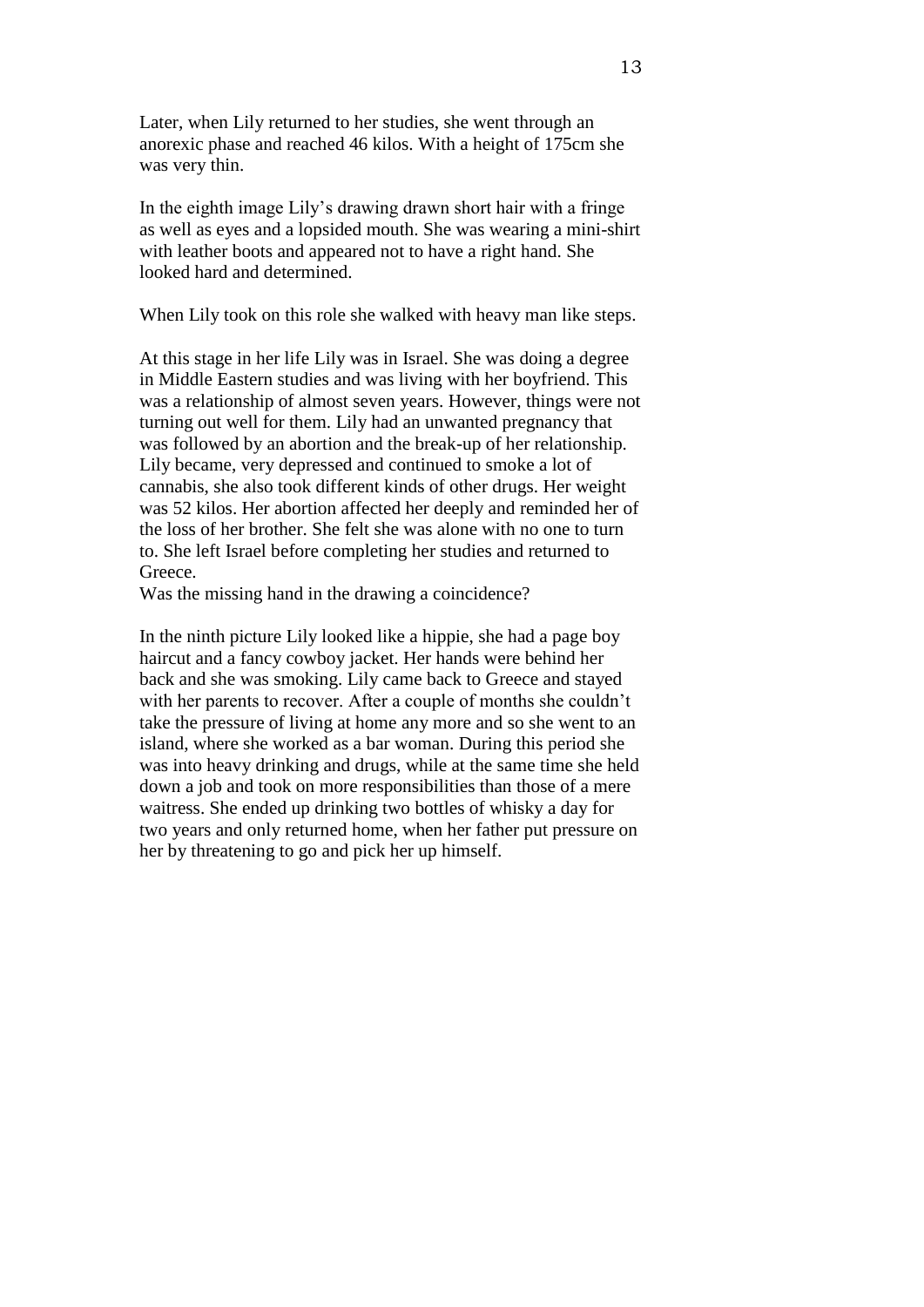In retrospect, Lily felt that during that period she was rebelling against her family. She hadn't been given much attention until then, not even when she had been severely anorexic.

In the final drawing, Lily was sitting on the floor reading and looking down the line of images through her life. The book she was reading was a feminist book about the oppression of women.

When I asked her to take on the position of this last image, Lily said that it felt very familiar. In this image she was feeling more at ease with her body and felt confident about taking a good look at her life.

In this final position it was as though Lily could see the other images of herself clearly like symbols from the past. According to Store (1972), the symbol arises as a consequence of distancing or detaching the self from the object. (p.184) Those images had become symbols of different stages in her life. By leaving them behind Lily would be able to find a meaning in her present life. She started to sort things out. Her life hadn't been easy. She had suffered certain traumas, which had left their mark on her.

Through looking at these images the aim was not to relive all the traumatic incidents in her life but to sort out the different stages and the feelings these brought to the surface. According to Laing (1969 p. 106), self-consciousness, as the term is ordinarily used, implies two things: an awareness of oneself by oneself, and *an awareness of oneself as an object of someone else's observation.*  This was what Lily had achieved through therapy. She had become conscious of herself.

In the last image Lily no longer took heavy drugs nor did she drink. It was as though she had overcome the need to punish her body. What she would like to further achieve would be to give up cannabis, earn her own living and live alone. Finding a partner and possibly having a family were also on her mind, but they took secondary place.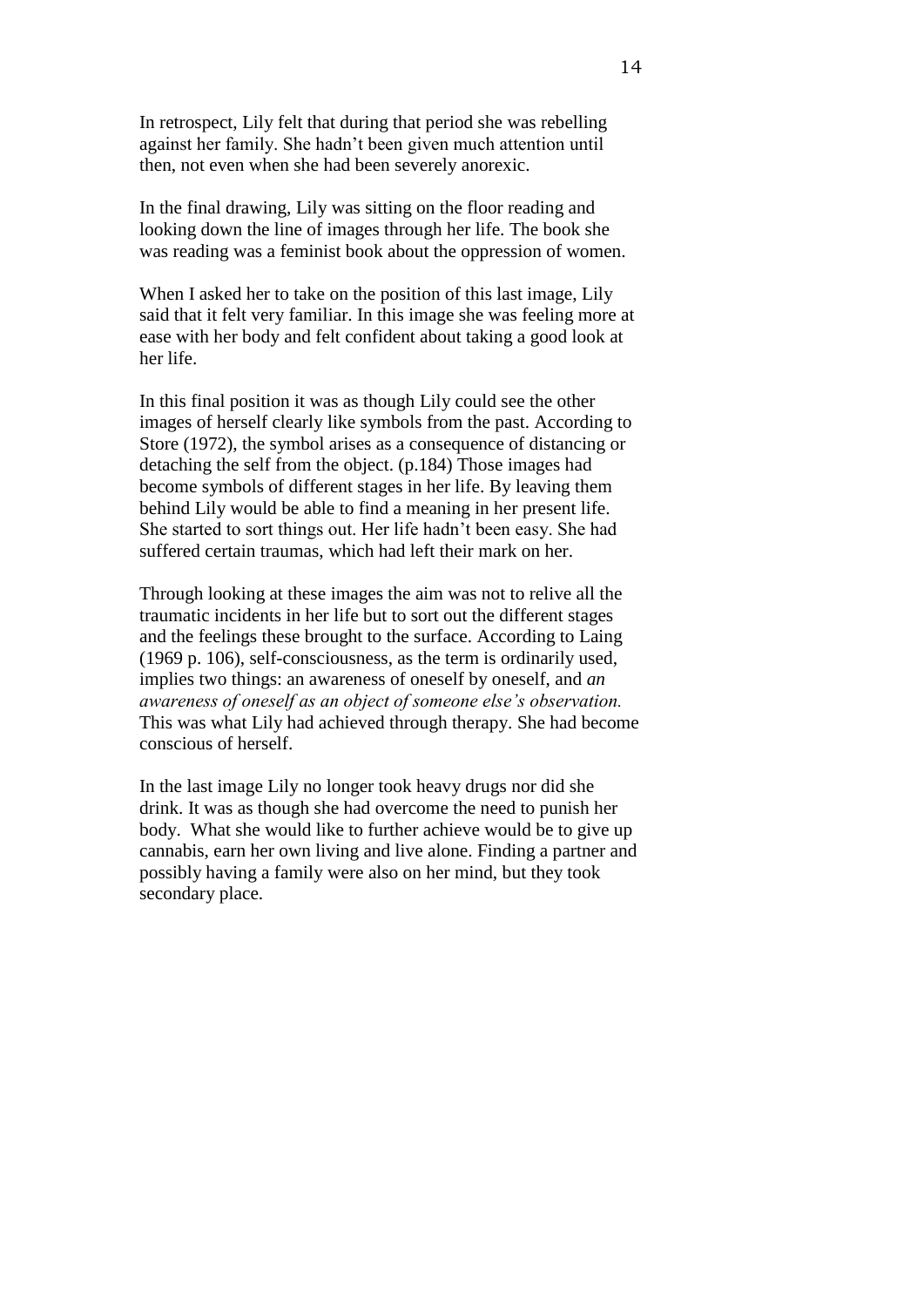#### Conclusion

Different value systems, as well as important events had influenced Lily's life. One important aspect was the fact that she was bicultural. This meant that Lily was often getting conflicting messages. On the one hand, there was a feeling from the Greek family that her mother didn't know certain things or could not be trusted by them. On the other, when Lily's mother had a very minor health problem, she went to England to have it seen to as she did not have faith in the Greek medical system. Lily's father believed that ballet was of much lesser importance than academic achievement, whereas her mother was prepared to support Lily in pursuing a dancing career. Lily's mother did not approve of the very religious school Lily was sent to by her father and aunt, and collaborated in helping her miss school. These are a few of the conflicting messages Lily experienced, and there must have been others, perhaps of greater importance, which Lily could only sense. It would be natural to assume that Lily's mother was not used to the mourning rituals the family carried out after the death of her son being so different from the customs she was used to. Did she pass this on to her daughter? When Lily talked about the mourning period, she said that it was the first time she came close to her mother and was able to 'open up to her'. Maybe this was a time when Lily's mother needed an ally, a female who could understand her.

Perhaps the seven schools Lily was sent to were connected to the different nationalities of her parents. It could be that each time they were hoping to find the most suitable one and were unaware of the great strain they were putting on their daughter. Lily was not allowed to put down roots. Each time she changed schools she had to leave her old friends and make new ones. This alone must have given her a great feeling of insecurity.

Another important aspect in Lily's life was her mother leaving her in the care of her grandmother. It was certainly the custom in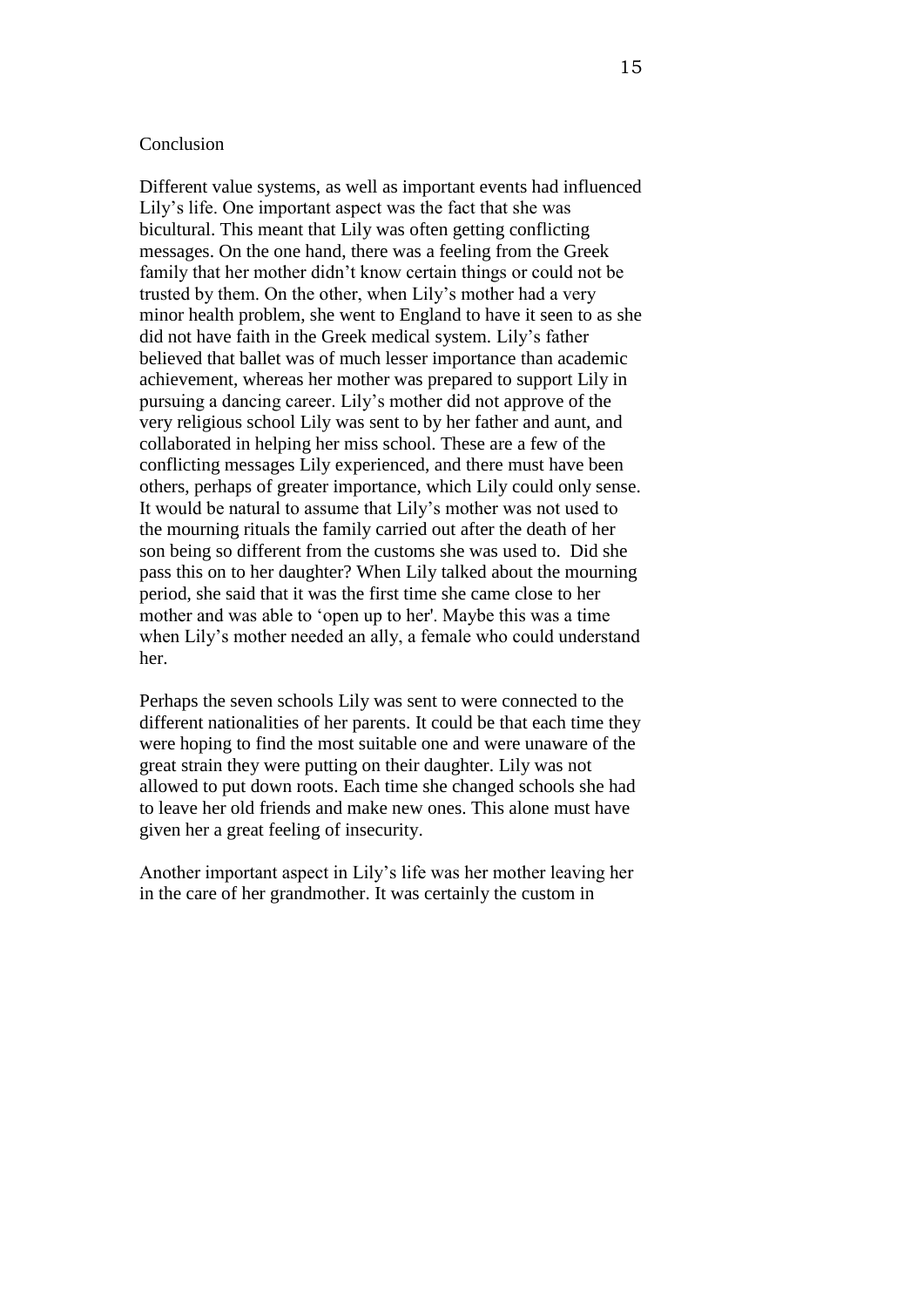Greece and still is, but Lily felt she was unwanted. She yearned for more attention from her mother.

Finally, an event, which caused Lily a lot of pain was losing her older brother. His death must have brought her face to face with her own mortality. Also, her brother was one of the first young people in Greece to die of Aids, placing a stigma on the family that was not easy to bear. This became a source of resentment between Lily and her father, as he believed they should conceal the cause of death, whereas Lily felt her brother's death could be a warning to other young people.

I suggest that the strain of being bicultural, along with her life circumstances, led Lily to alcohol, drugs and anorexia. She reacted violently to her experiences, with the result that she started to abuse her own body. Fortunately, she was a very strong person, who had the will to live and wanted to become independent.

After a year of individual therapy and three years of group dramatherapy, Lily is now living in her own home with six dogs. She still goes and visits her parents regularly, but she has become more independent. She has practically given up the cannabis and has stopped biting her nails. Her weight is more or less steady. She has her own garden, where she cultivates many plants and has round about 400 pots of cacti. Could there be significance in her choice of plants?

#### Bibliography

Hammer, E. F.(1958) *The Clinical Application of Projective drawing,* Spingfield, III; C.C. Thomas

Keleman, S. (1975) *Your Body Speaks, its Mind,* Central Press, Berkeley, California.